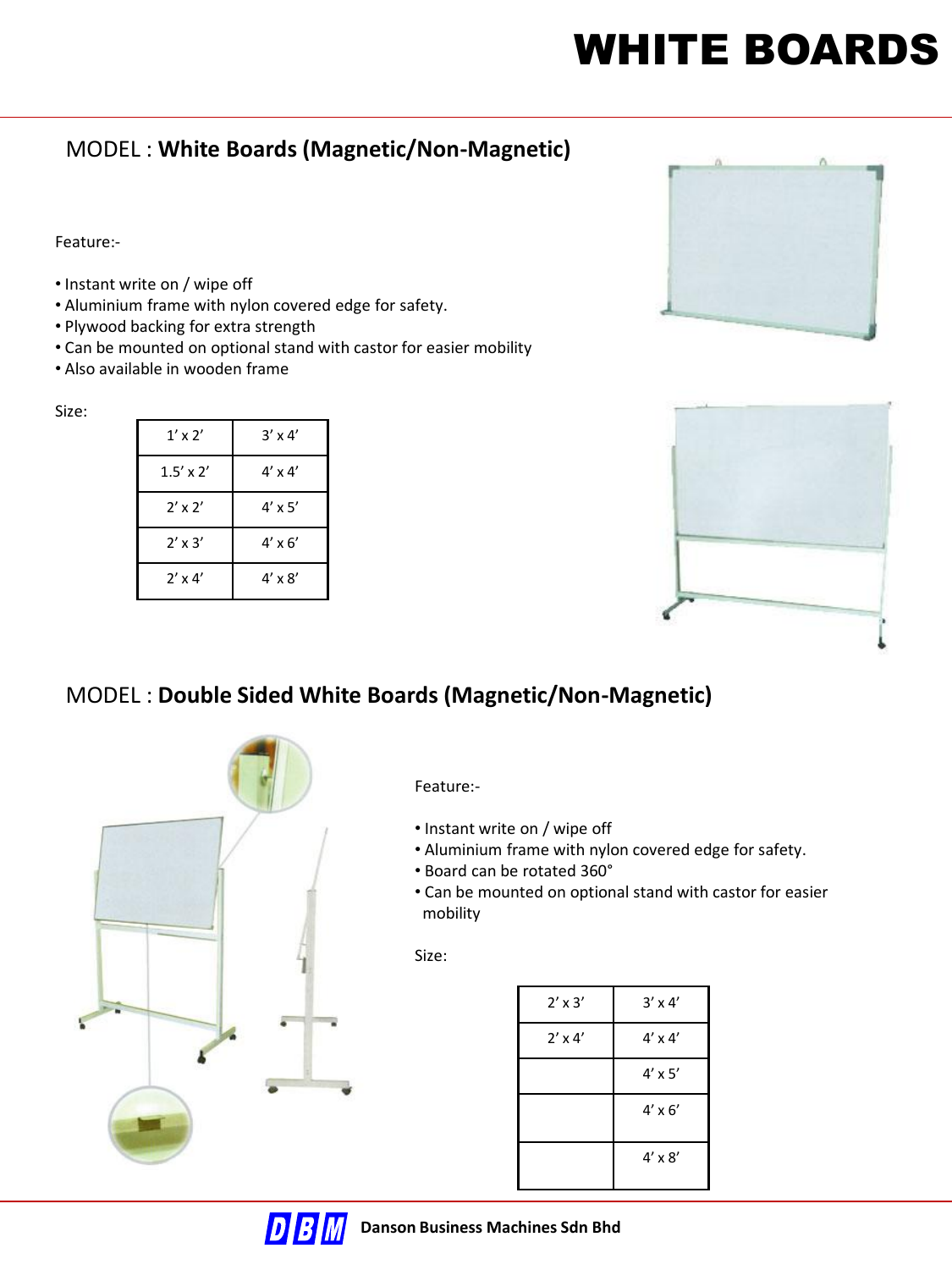# WHITE BOARDS

### MODEL : **White Board C/W Lining**

Feature:-

- Customized Wording
- Aluminium frame with nylon covered edge for safety.

Size:

| $2' \times 3'$ | $3' \times 4'$ |
|----------------|----------------|
| $2' \times 4'$ | $4' \times 4'$ |
|                | $4' \times 5'$ |
|                | $4' \times 6'$ |
|                | $4' \times 8'$ |



### MODEL : **Green Board**



Feature:-

- Aluminium frame with nylon covered edge for safety.
- Optional Tray for Aluminium frame
- Wooden Frame is also available
- Easy to write on & clean off

|                | $4' \times 4'$ |
|----------------|----------------|
| $2'$ x $3'$    | $4' \times 5'$ |
| $2' \times 4'$ | $4' \times 6'$ |
| $3' \times 4'$ | $4' \times 8'$ |

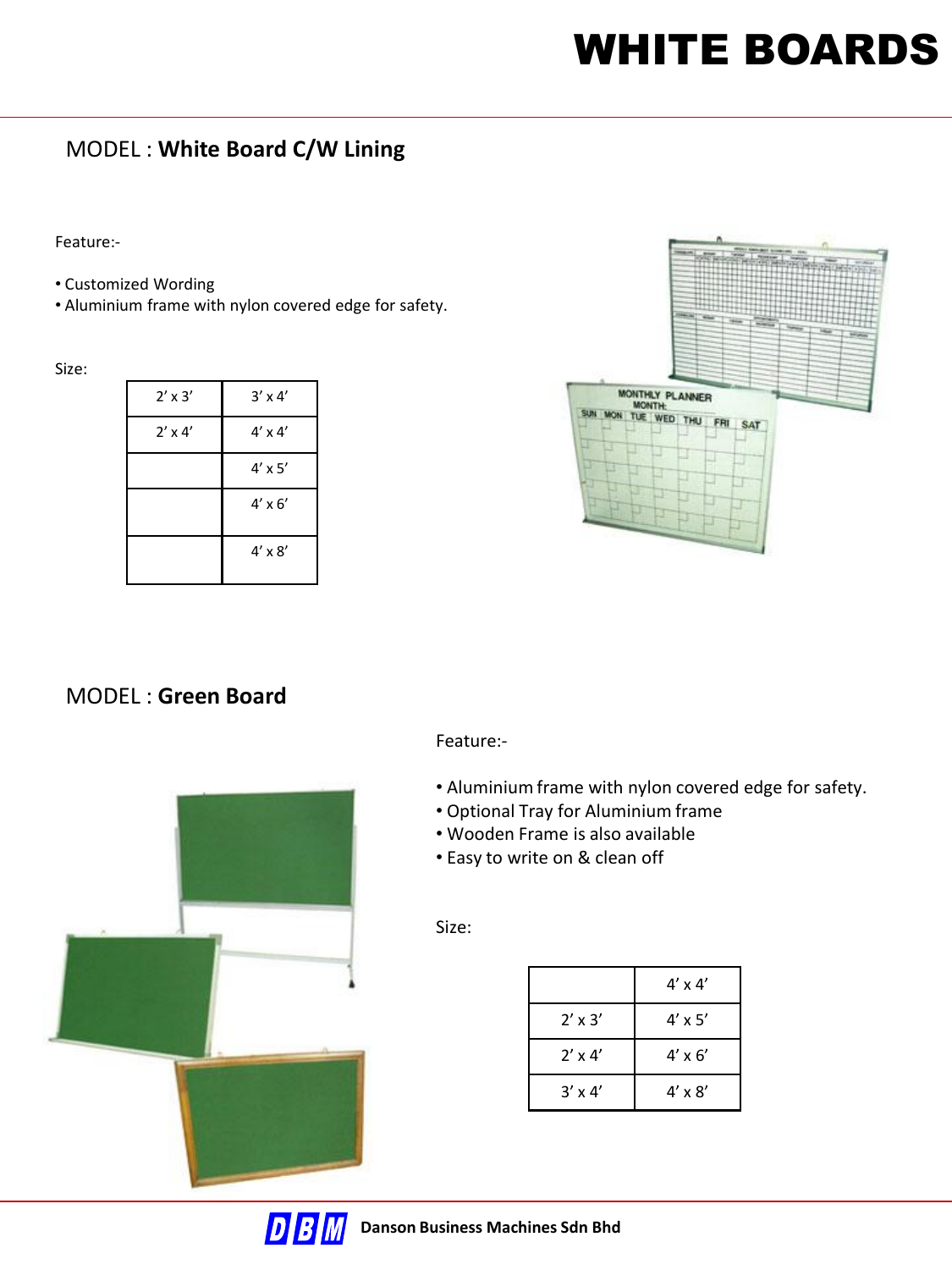### MODEL : **Bulletin Board (Stick On Board)**

Feature:-

- Self-stick surface (Brown Colored Surface)
- Stick papers without pin and tacks. Easy to remove.
- Aluminium frame with nylon covered edge for safety.
- Also available in wooden frame

Size:

| $1.5' \times 2'$ | $4' \times 4'$ |
|------------------|----------------|
| $2' \times 3'$   | $4' \times 5'$ |
| $3' \times 4'$   | $4' \times 6'$ |
|                  | $4' \times 8'$ |

#### MODEL : **Soft Board**



Feature:-

- White colour soft surface
- Convenient to display notices
- Easy to pin up notices
- Can be mounted on optional stand for easier mobility
- Available in wooden frame



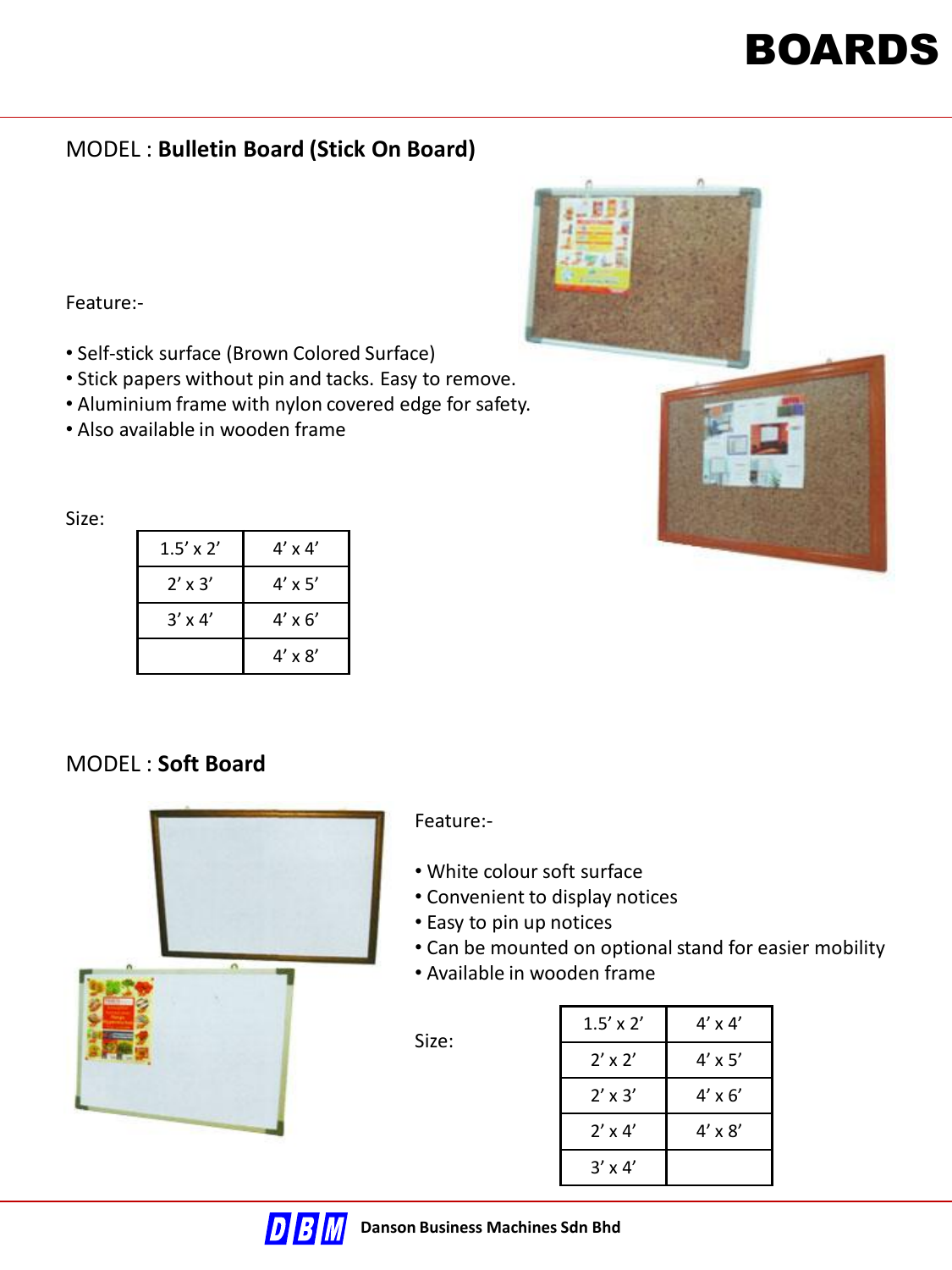#### MODEL : **Foam Board**

Feature:-

Size:

- Available in 3 choice of colours
- Aluminium frame with nylon-covered edges for extra safety)
- Available in wooden frame

| ٠ |  |
|---|--|
|   |  |
|   |  |
|   |  |

| $1.5' \times 2'$ | $4' \times 4'$ |
|------------------|----------------|
| $2'$ x $2'$      | $4' \times 5'$ |
| $2' \times 3'$   | $4' \times 6'$ |
| $2' \times 4'$   | $4' \times 8'$ |
| $3' \times 4'$   |                |

### MODEL : **Velvet Board**



#### Feature:-

- Velvet surface (3 Colors available)
- Aluminium frame with nylon-covered edges for extra safety)
- Backed with soft board
- Can be mounted on optional stand with castor for easier mobility
- Available in wooden frame

| $1.5' \times 2'$ | $4' \times 4'$ |
|------------------|----------------|
| $2'$ x $2'$      | $4' \times 5'$ |
| $2' \times 3'$   | $4' \times 6'$ |
| $2' \times 4'$   | $4' \times 8'$ |
| $3' \times 4'$   |                |

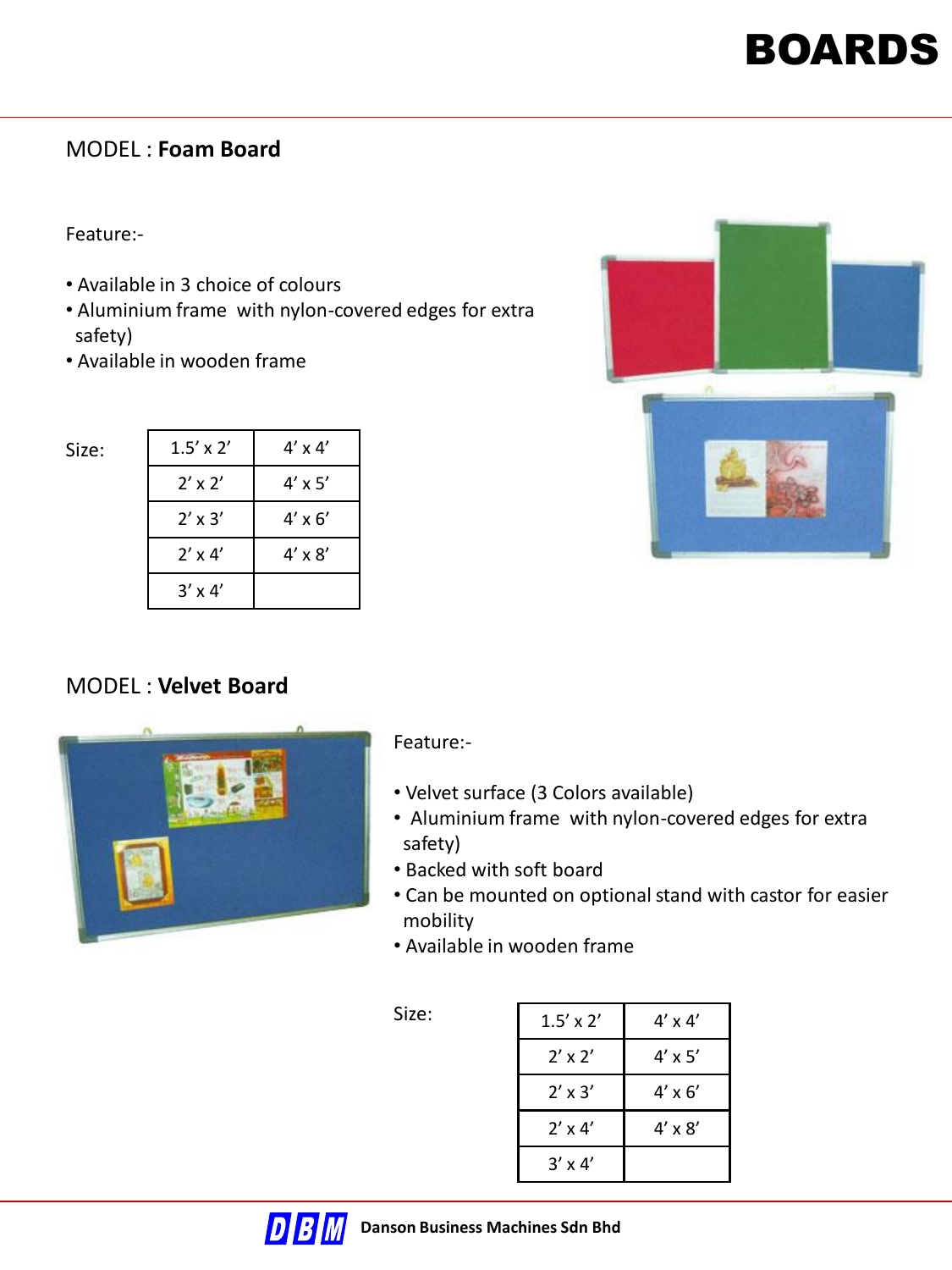## MODEL : **Cork Board (Type 1)**

Feature:-

- Finest cork sheet surfacing.
- Soft board backing for extra strength.
- Aluminium frame with nylon covered edges for extra safety.
- Can be mounted on optional stand with castor for easier mobility.
- Available in wooden frame.

Size:

| $1.5' \times 2'$ | $4' \times 4'$ |
|------------------|----------------|
| $2' \times 3'$   | $4' \times 5'$ |
| $2' \times 4'$   | $4' \times 6'$ |
| $3' \times 4'$   | $4' \times 8'$ |



# MODEL : **Cork Board (Type 2)**



Feature:-

- Finest cork sheet surfacing.
- Soft board backing for extra strength.
- Convenient to display notices
- Aluminium frame with nylon covered edges for extra safety.
- Can be mounted on optional stand with castor for easier mobility.

| $1.5' \times 2'$ | $3' \times 3'$ | $4' \times 4'$ |
|------------------|----------------|----------------|
| $2' \times 2'$   | $3' \times 4'$ | $4' \times 5'$ |
| $2' \times 3'$   | $3' \times 5'$ | $4' \times 6'$ |
| $2' \times 4'$   | $3' \times 6'$ | $4' \times 8'$ |

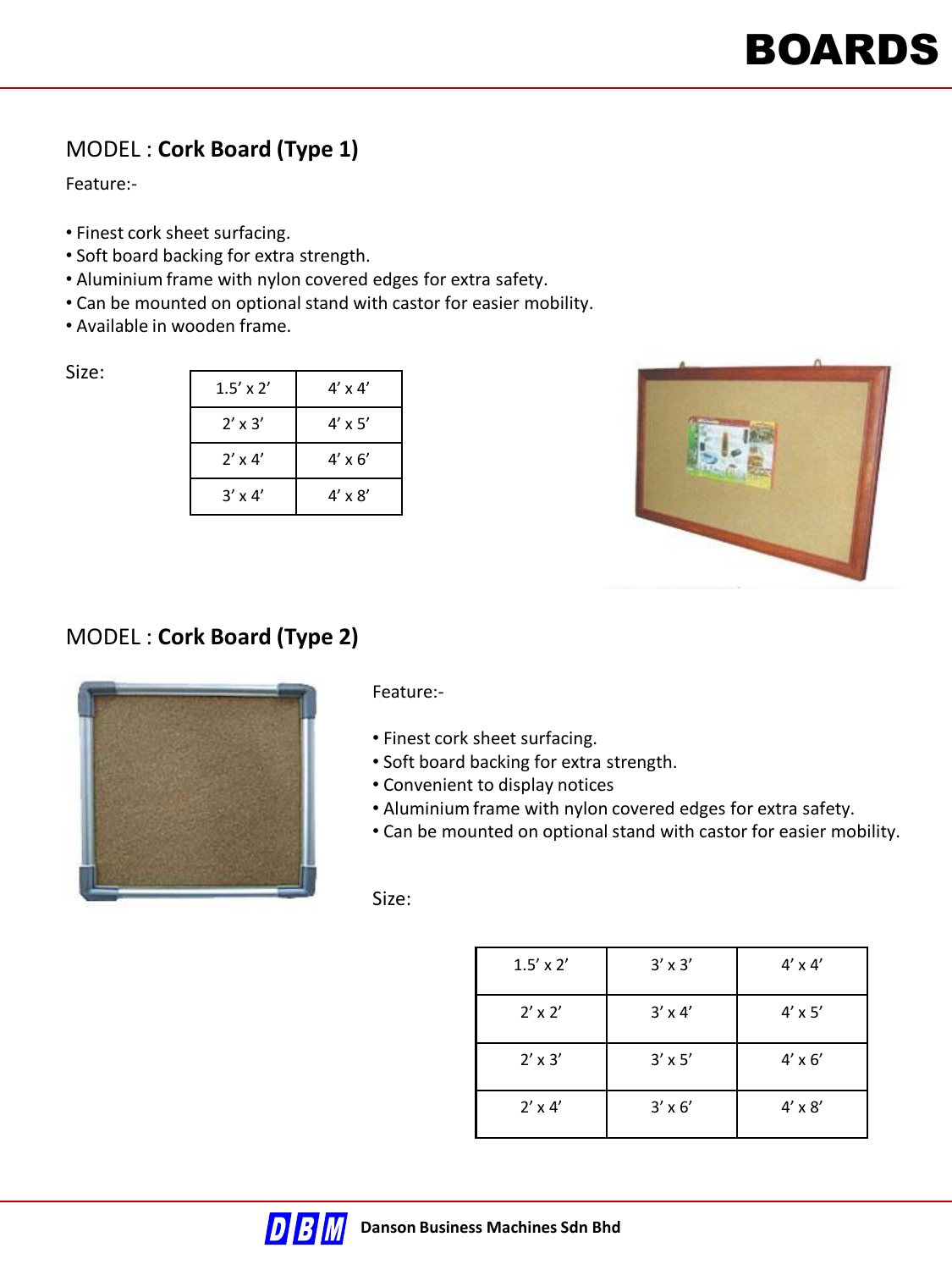### MODEL : **Sliding Glass Cabinet**



#### Feature:-

- Available in variety of board
	- i. Magnetic
	- ii. Foam
	- iii. Soft
	- iv. Velvet
- 1" x 3" aluminium frame or wooden frame
- 5mm thickness glass
- Lockable sliding glass

#### Size:

|                | $4' \times 4'$ |
|----------------|----------------|
| $2' \times 3'$ | $4' \times 5'$ |
| $2' \times 4'$ | $4' \times 6'$ |
| $3' \times 4'$ | $4' \times 8'$ |



### MODEL : **Sliding Glass Cabinet**

#### Feature:-

- Key Holders
- 1" x 3" aluminium frame or wooden frame
- 5mm thickness glass
- Lockable sliding glass

| Size: |                | $4' \times 4'$ |
|-------|----------------|----------------|
|       | $2' \times 3'$ | $4' \times 5'$ |
|       | $2' \times 4'$ | $4' \times 6'$ |
|       | $3' \times 4'$ | $4' \times 8'$ |

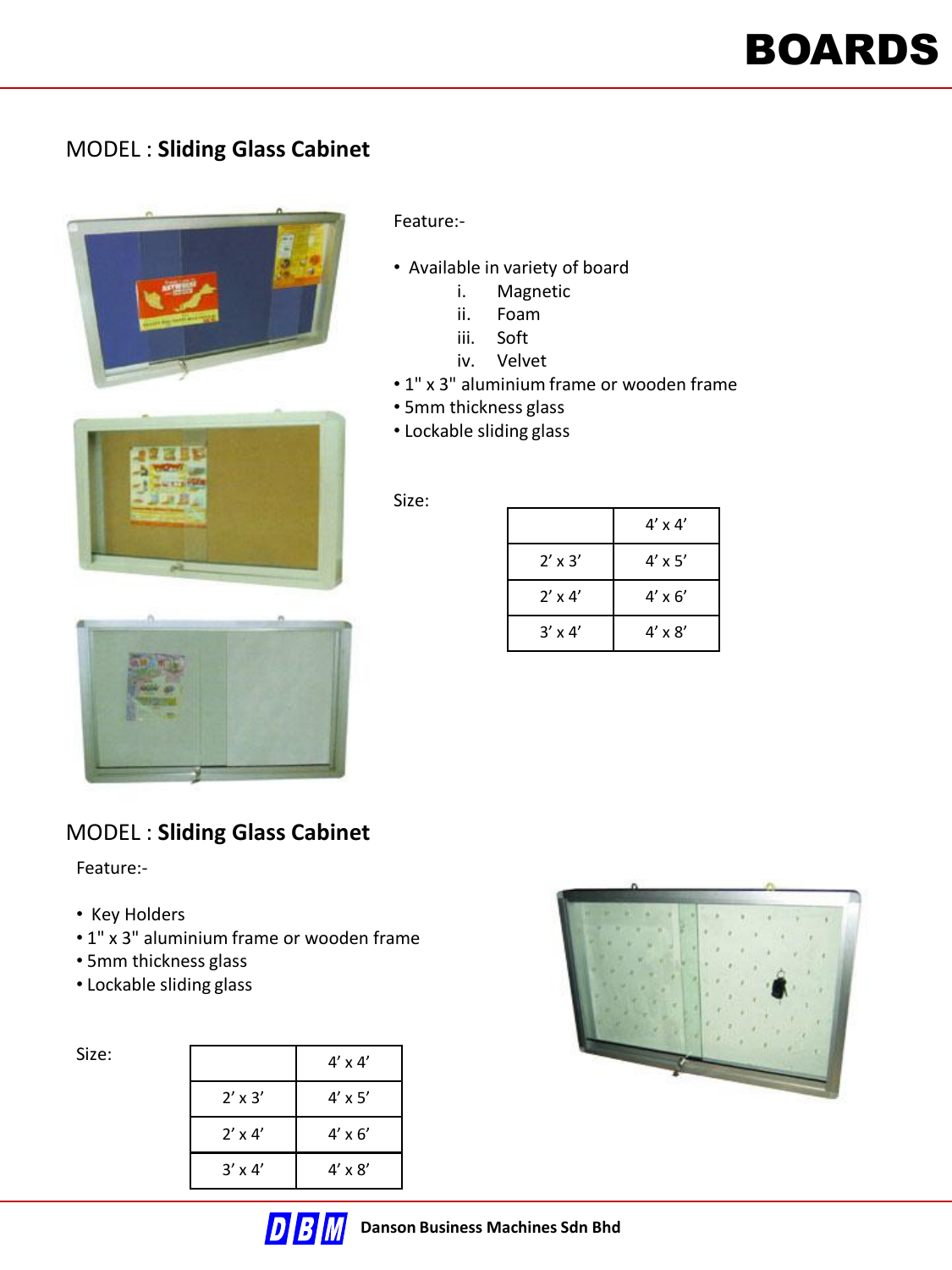### MODEL : **Flip Chart Board**

Feature:-

- Instant write on/wipe off
- Available foldable pen-tray
- Chrome steel leg (adjustable)
- Includes paper clamp

Size:

| $3' \times 2'$ | $4' \times 3'$ |
|----------------|----------------|
| $3' \times 2'$ | $4' \times 3'$ |
| (Adjustable)   | (Adjustable)   |

### MODEL : **Economic Flip Chart**

Feature:-

- Instant write on/wipe off
- Available foldable pen-tray
- Epoxy Powder coated steel frame
- Epoxy Powder coated steel leg (adjustable)

Size: 3' x 2' (Adjustable)





# MODEL : **Menu Board**

Feature:-

- Available in white board & green board
- Aluminium frame with nylon covered edges for extra safety)
- Epoxy Powder coated steel frame

 $Size: 3' \times 2'$ 



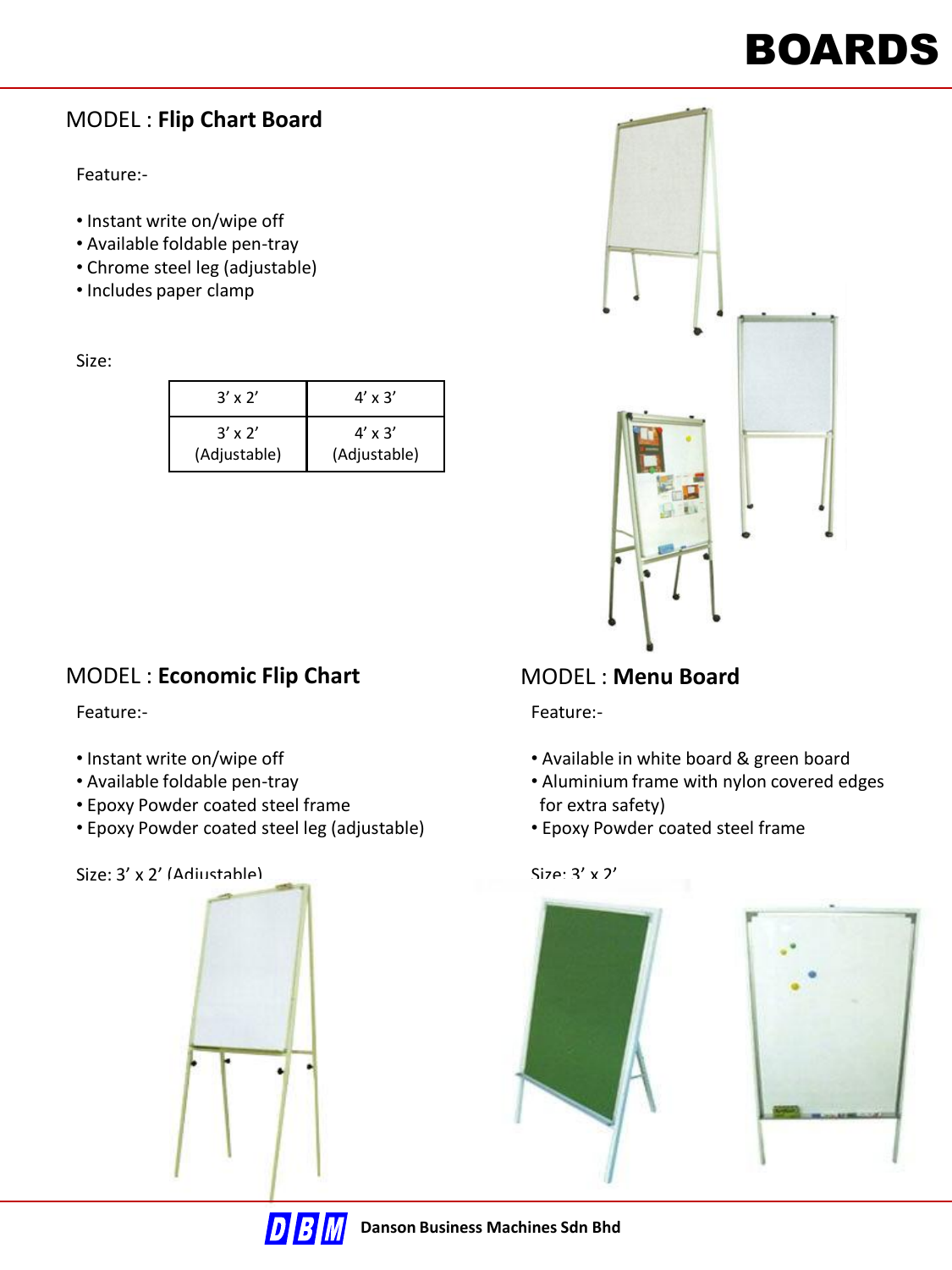### MODEL : **Dual Board**

#### Feature:-

- Combination of 2 board in ONE
	- i. Magnetic White Board
	- ii. Non-Magnetic White Board
	- iii. Velvet Board
	- iv. Cork Board
	- v. Foam Board
	- vi. Stick-On Board
	- vii. Soft Board
- Aluminium frame with nylon- covered edges for extra safety.



|                | $4' \times 4'$ |
|----------------|----------------|
| $2' \times 3'$ | $4' \times 5'$ |
| $2' \times 4'$ | $4' \times 6'$ |
| $3' \times 4'$ | $4' \times 8'$ |







#### MODEL : **Display Board**

#### Feature:-

- Exhibition and display for presentation used
- Single sided or double sided board

- 1.  $4' \times 4'$
- 2.  $5' \times 4'$
- 3.  $6' \times 4'$



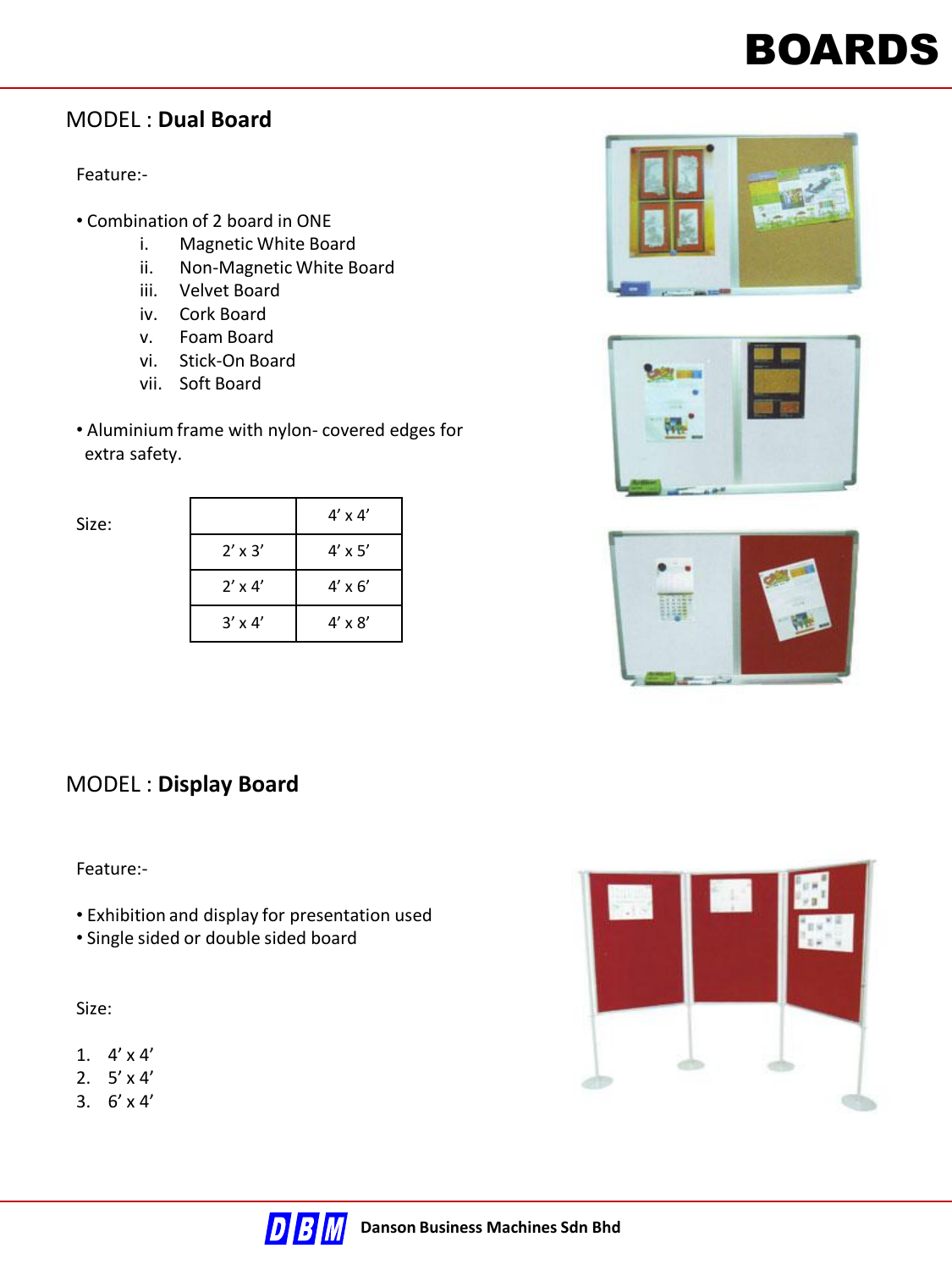# BOARDS & STANDS

#### MODEL : **Map Board**

#### Feature:-

- Custome-made for clients precise specification and need
- Aluminium frame with nylon covered edges for extra safety)

Size: Customized



#### Feature:-

- Epoxy Powder coated steel frame
- Lockable castor
- Plan Hanger sold separately

#### Size:

- 1. 490W x 1450H x 630D mm
- 2. 690W x 1450H x 630D mm
- 3. 1000W x 1450H x 630D mm



### MODEL : **Plan Hanger Stand** MODEL : **Magazine & News Paper Stand**

Feature:-

- Epoxy Powder coated steel frame
- Lockable castor
- Complete with 6pcs clamp paper

#### Size:

1. 1040MM x 460MM x 460MM